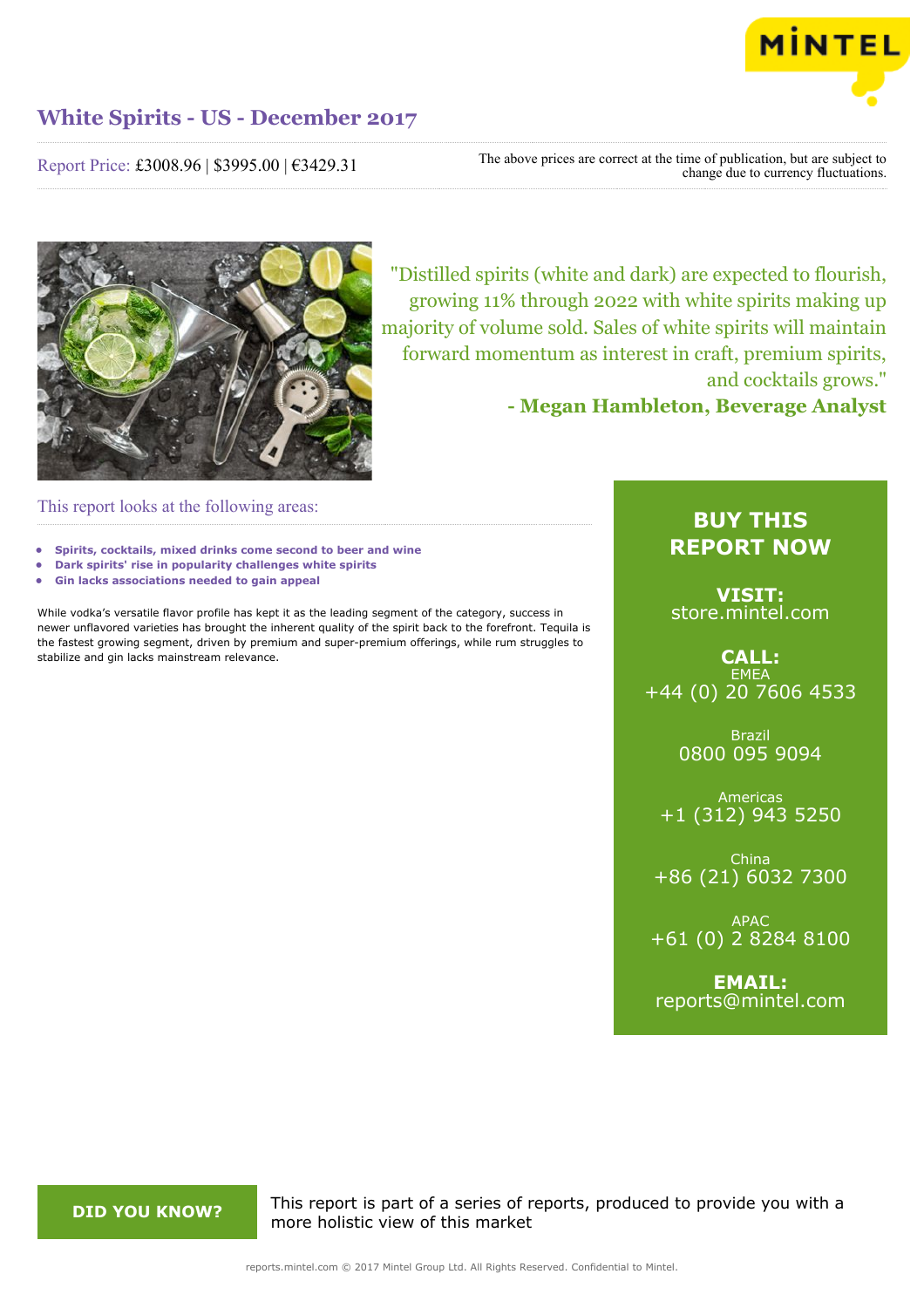

Report Price: £3008.96 | \$3995.00 | €3429.31

The above prices are correct at the time of publication, but are subject to change due to currency fluctuations.

## **Table of Contents**

| <b>Overview</b>                                                                                                                                               |  |
|---------------------------------------------------------------------------------------------------------------------------------------------------------------|--|
| What you need to know                                                                                                                                         |  |
| Definition                                                                                                                                                    |  |
| <b>Executive Summary</b>                                                                                                                                      |  |
| Overview                                                                                                                                                      |  |
| White spirits enjoy strong and steady volume growth<br>Figure 1: Total US volume sales and fan chart forecast of white spirits, 2012-22                       |  |
| The issues                                                                                                                                                    |  |
| Spirits, cocktails, mixed drinks come second to beer and wine<br>Figure 2: Alcohol associations, August 2017                                                  |  |
| Dark spirits rise in popularity<br>Figure 3: US volume sales of dark spirits, by segment 2012-22                                                              |  |
| Gin lacks associations needed to gain appeal<br>Figure 4: Spirit associations, August 2017                                                                    |  |
| The opportunities                                                                                                                                             |  |
| Consumers cutting back on alcohol, offer a solution<br>Figure 5: Reasons for drinking less white spirits, August 2017                                         |  |
| Younger consumers drink for fun, drive segment growth<br>Figure 6: Motivations for drinking alcohol, by gender and age, August 2017                           |  |
| Gin consumers see themselves knowledgeable, older Millennials a strong target<br>Figure 7: Attitudes toward spirits, by white spirit consumption, August 2017 |  |
| What it means                                                                                                                                                 |  |
| The Market - What You Need to Know                                                                                                                            |  |
| White spirits aid in driving distilled spirits market                                                                                                         |  |
| Vodka unwaveringly dominates white spirits, tequila posts largest gains                                                                                       |  |
| Advertising opportunities and celeb associations grow awareness, beer and wine still limit total growth                                                       |  |
| Total US population ages, drinks less                                                                                                                         |  |
| <b>Market Size and Forecast</b>                                                                                                                               |  |
| Distilled spirits dollar sales continue to soar<br>Figure 8: Total US sales and fan chart forecast of distilled spirits, at current prices, 2012-22           |  |
| Figure 9: Total US sales and forecast of distilled spirits, at current prices, 2012-22                                                                        |  |
| Historic and projected volume sales performance of white spirits<br>Figure 10: Total US volume sales and fan chart forecast of white spirits, 2012-22         |  |
| Figure 11: US volume sales of white spirits, 2012-22                                                                                                          |  |

## **Market Breakdown**

Vodka continues to dominate category, tequila shows growth

# **BUY THIS** REPORT NOW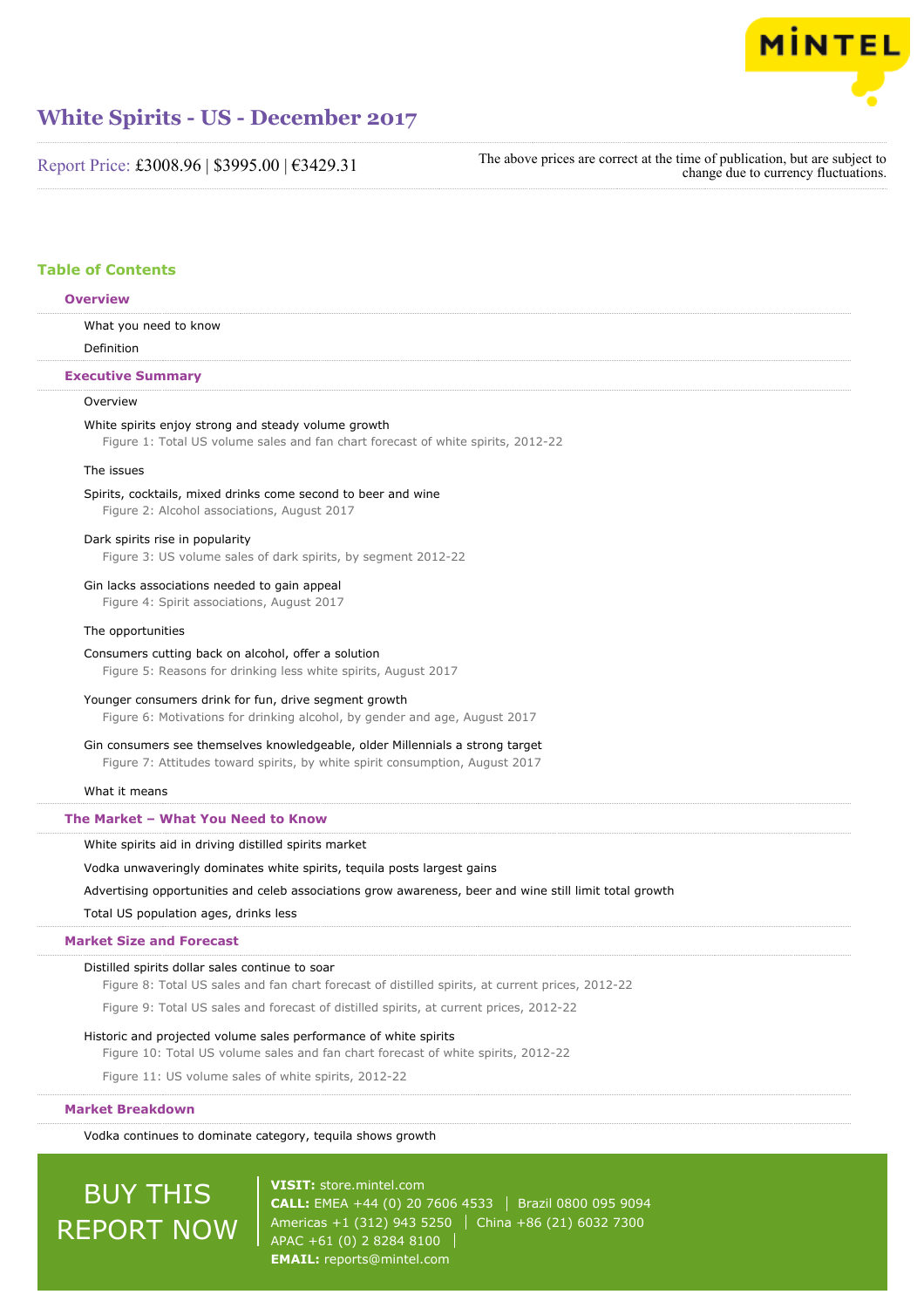

| Report Price: £3008.96   \$3995.00   €3429.31 |  |  |  |
|-----------------------------------------------|--|--|--|
|-----------------------------------------------|--|--|--|

The above prices are correct at the time of publication, but are subject to change due to currency fluctuations.

Figure 12: US volume sales of white spirits, by segment, 2017

Figure 13: Sales of white spirits, by segment, 2012-2022

## At-home consumption pivotal in the spirits category

Figure 14: US volume sales of dark and white distilled spirits, percentage change by channel, 2012-16

Figure 15: Where consumers drink liquor, trended 2012-17

#### **Market Perspective**

## Popularity rising for all things dark spirits

Figure 16: US volume sales of dark spirits, by segment 2012-22

#### Liquor advertisements allowed in NFL challenge beer's stronghold

Cocktails and spirits come second to beer and wine

Figure 17: Alcohol associations, August 2017

## **Market Factors**

## Total alcohol consumption goes down, spending goes up

Figure 18: Total on-premise market volume consumption per capita, total alcohol, 2011-20

#### Median age rises, driving change in behavior

Figure 19: Median age of the population, 1940-2050

## **Key Players – What You Need to Know**

Vodka and tequila brands showed strongest movement toward premium trend

Premium spirits drive brand growth, unflavored vodkas gain attention

### Domestic gins drag segment down

Craft spirits to continue to spark category interest

## **Company and Brand Sales of White Spirits**

## Domestic vodka brands provide quality-driven growth

Figure 20: Vodka consumed in the past 30 days, by brand, trended 2012-17

#### Tequila brands see growth across the board

Figure 21: Tequila consumed in the past 30 days, by brand, trended 2012-17

## Bacardi leads the segment, though rum brands may be missing out on key trends

Figure 22: White/light rum consumed in the past 30 days, by brand, trended 2012-17

## Imported gin brands a bright spot in a falling segment

Figure 23: Gin consumed in the past 30 days, by brand, trended 2012-17

### **What's Working?**

#### Premium spirits

Figure 24: Percent US white spirit entries (gin, white rum, tequila, vodka) with premium positioning claims, Jan 2009 – Nov 2017

## High-quality, unflavored vodka

Figure 25: US vodka entries, percent of entries by flavor, Jan 2012-Nov 2017

## Celebrity endorsements break through the clutter

Figure 26: Chrissy Teigen Blue World | Only the Best for Everyone | Smirnoff, May 2017

# BUY THIS REPORT NOW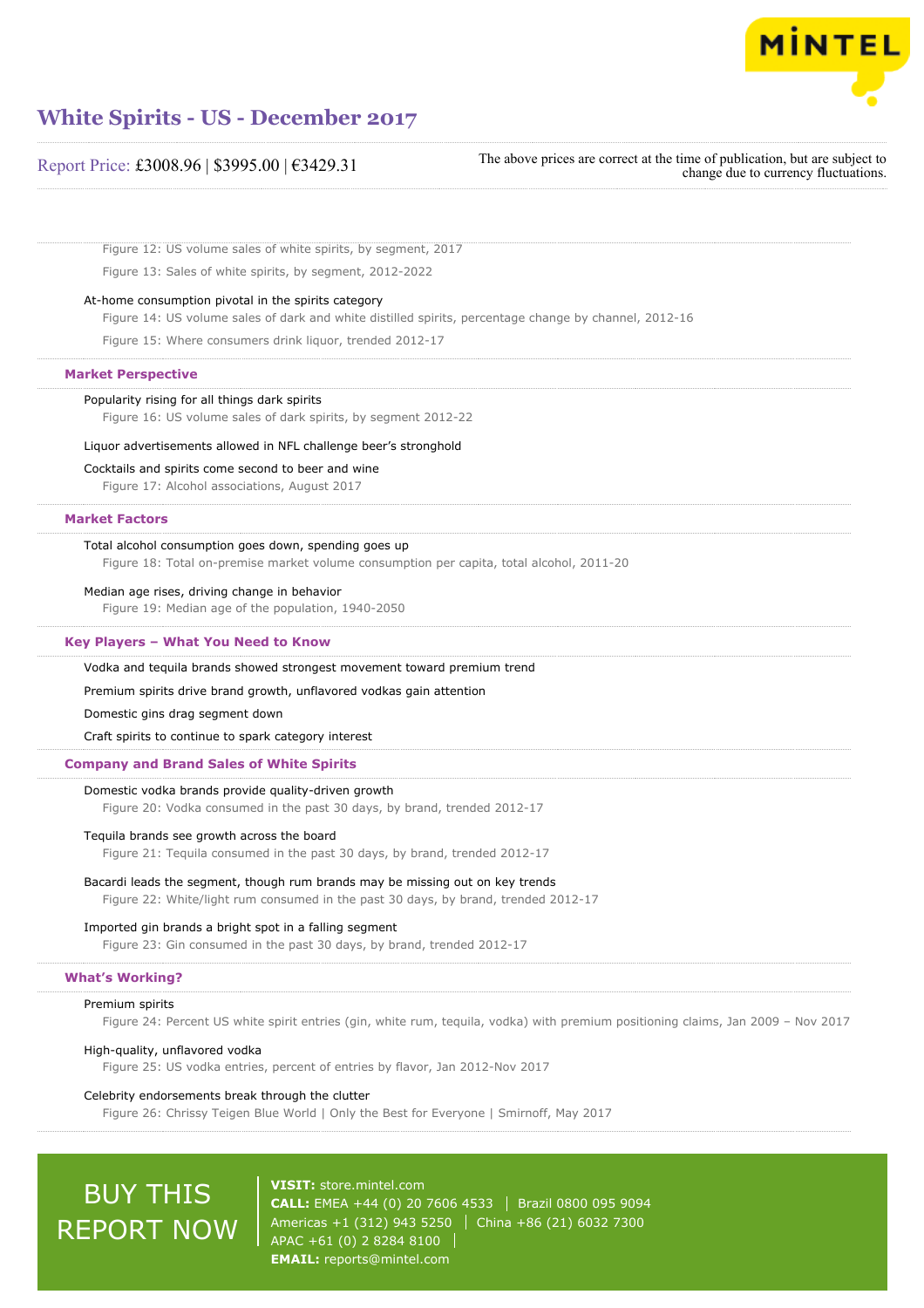

Report Price: £3008.96 | \$3995.00 | €3429.31

The above prices are correct at the time of publication, but are subject to change due to currency fluctuations.

| <b>What's Struggling?</b>                                                                                                                                     |
|---------------------------------------------------------------------------------------------------------------------------------------------------------------|
| Domestic gin struggles to find footing                                                                                                                        |
| <b>What's Next?</b>                                                                                                                                           |
| Farm-to-glass spirits                                                                                                                                         |
| The Consumer - What You Need to Know                                                                                                                          |
| Unflavored vodka a favorite among consumers, women prefer flavors                                                                                             |
| As consumption stalls, category growth may be limited                                                                                                         |
| Relaxation drives alcohol consumption, secondary motivations vary                                                                                             |
| Cocktails encourage spirit exploration, though limited at home                                                                                                |
| Reason for drinking determines spirit decisions                                                                                                               |
| Strong spring and summer sparks in consumption benefit white spirits                                                                                          |
| Lacking associations, gin loses to the rest of the category                                                                                                   |
| Regardless of value, liquor stores drive spirit purchases                                                                                                     |
| <b>White Spirits Consumption</b>                                                                                                                              |
| Unflavored vodka carries highest reach<br>Figure 27: White spirit consumption, August 2017                                                                    |
| Flavored vodkas appeal to women<br>Figure 28: White spirit consumption, by gender, August 2017                                                                |
| Gin, white/light rums appeal to an older Millennial palate<br>Figure 29: White spirit consumption, by Millennial status, August 2017                          |
| Multicultural consumers an especially strong target<br>Figure 30: White spirit consumption, by race and Hispanic origin, August 2017                          |
| <b>Shifts in White Spirit Consumption</b>                                                                                                                     |
| Nine in 10 consumers stalling or decreasing consumption<br>Figure 31: Shifts in white spirit consumption, August 2017                                         |
| 35-44-year-olds show opportunity for growth<br>Figure 32: Shifts in white spirit consumption, by age, August 2017                                             |
| Parents more likely to have increased consumption<br>Figure 33: Shifts in white spirit consumption, by gender and parent status, August 2017                  |
| Reasons for drinking more<br>Figure 34: Reasons for drinking more white spirits, August 2017                                                                  |
| Reasons for drinking less<br>Figure 35: Reasons for drinking less white spirits, August 2017                                                                  |
| <b>Motivations for Drinking Alcohol</b>                                                                                                                       |
| Relaxation is the main reason consumers imbibe<br>Figure 36: Motivations for drinking alcohol, August 2017<br>Motivations fluctuate per white spirit consumed |

# **BUY THIS** REPORT NOW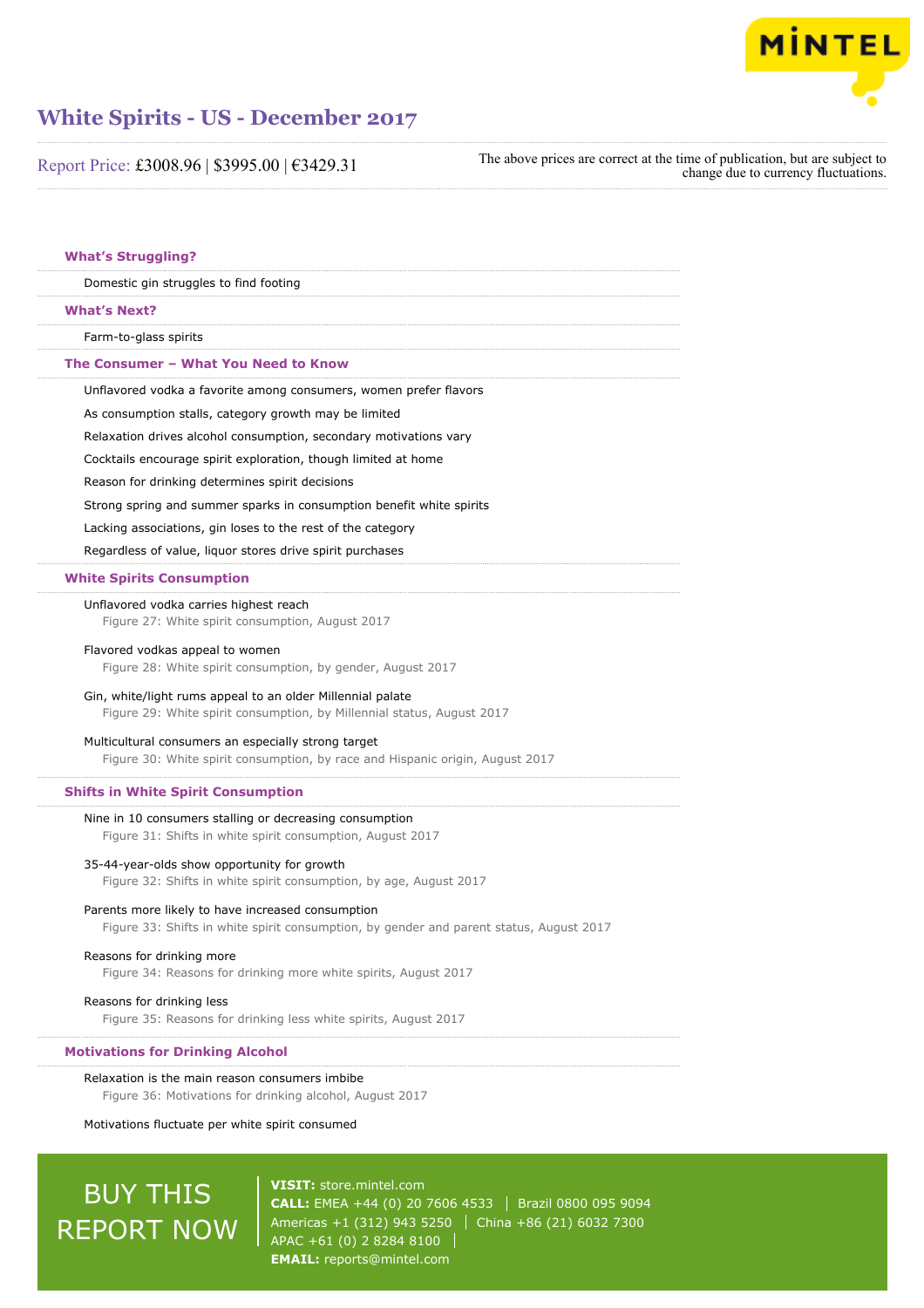

## Report Price: £3008.96 | \$3995.00 | €3429.31

The above prices are correct at the time of publication, but are subject to change due to currency fluctuations.

Figure 37: Motivations for drinking alcohol, by dark and white spirit consumption, August 2017

With age comes an appreciation for taste and indulgence

Figure 38: Motivations for drinking alcohol, by gender and age, August 2017

## Parents turn to alcohol for fun

Figure 39: Motivations for drinking alcohol, by gender and parent status, August 2017

#### **Attitudes Toward Spirits**

## Cocktails a good way to introduce new spirits

Figure 40: Attitudes toward spirits - White spirits rebase, August 2017

## Gin consumers see themselves as more knowledgeable, effects their approach to spirits

Figure 41: Attitudes toward spirits – part 1, by white spirit consumption, August 2017

### White rum drinkers explore cocktail creation

Figure 42: Attitudes toward spirits – part 2, by white spirit consumption, August 2017

## Younger drinkers more adventurous in at-home cocktail creation

Figure 43: Attitudes toward spirits - White spirits rebase, by Millennial status, August 2017

### **Deciding Which Spirit to Drink**

### Why they drink determines what spirit they drink

Figure 44: Spirit decision making - White spirits rebase, August 2017

## Women may be more swayed by what they have on hand

Figure 45: Spirit decision making - White spirits rebase, any rank, by gender, August 2017

### Word of mouth goes a long way for Millennials…

Figure 46: Spirit decision making - White spirits rebase, any rank, by Millennial status, August 2017

#### …and Hispanics

Figure 47: Spirit decision making - White spirits rebase, any rank, by Hispanic origin, August 2017

## **Seasonality of Spirits**

#### White spirit consumption peaks in summer months

Figure 48: Seasonality of spirits, August 2017

### Tequila shows the strongest seasonal spike

Figure 49: Seasonality of spirits, by white spirit type, August 2017

## **White Spirit Associations**

## Gin lacks associations, lags behind vodka and tequila

Figure 50: Spirit associations, August 2017

### Young men keen on high-quality tequila

Figure 51: Spirit associations – tequila, by gender and age, August 2017

#### Vodka is Black consumers' go-to for fun and good taste

Figure 52: Spirit associations - vodka, by race and Hispanic origin, August 2017

## Millennials have higher associations with gin, though some conflicting

Figure 53: Spirit associations – Gin, by Millennial status, August 2017

## White/light rums appeal based on affordability more than quality for young consumers

# BUY THIS REPORT NOW